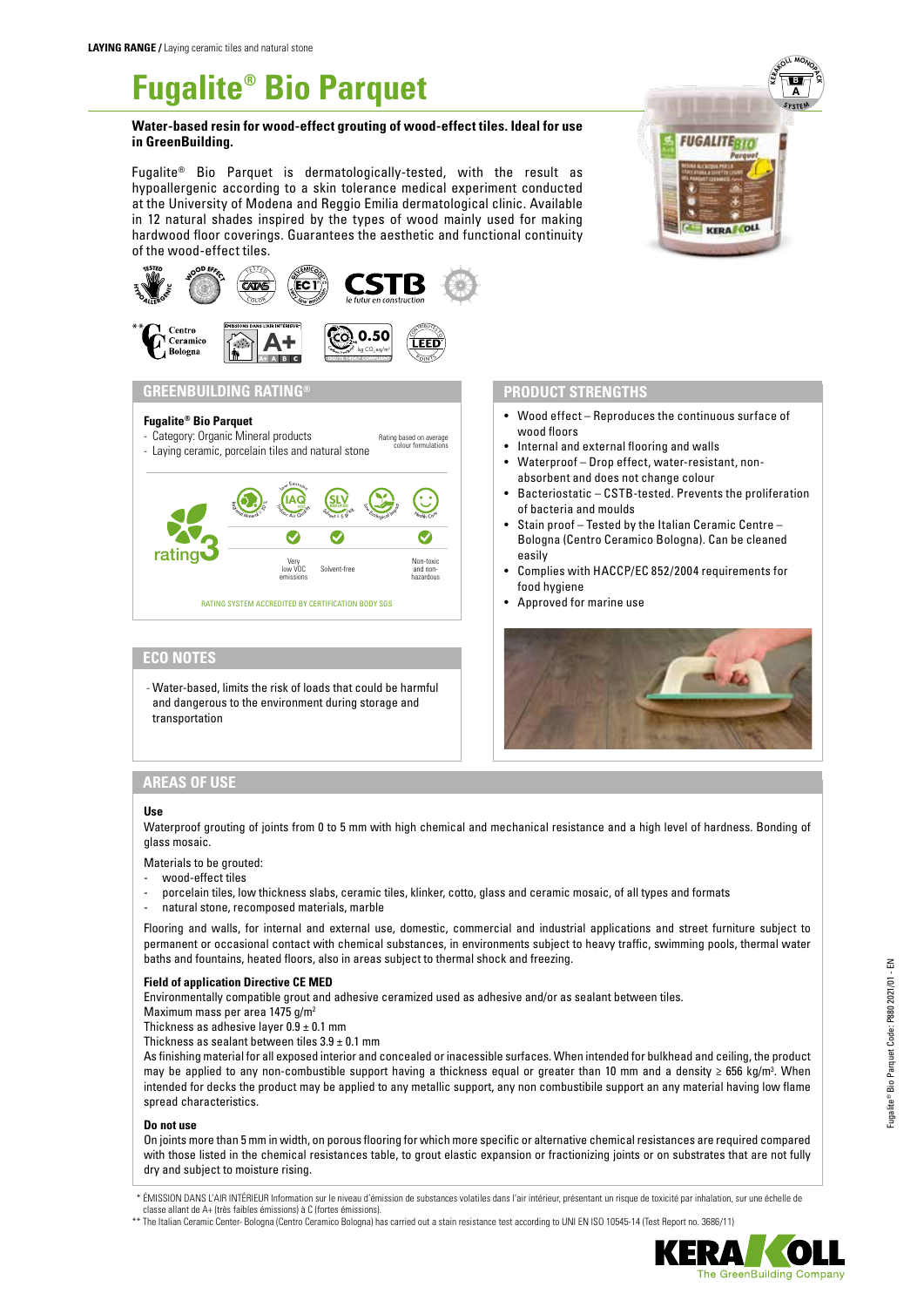#### **Preparation of substrates**

Before grouting joints, check that tiles have been laid correctly and are anchored perfectly to the substrate.

Substrates must be perfectly dry. Grout joints in accordance with the recommended waiting time indicated on the relative data sheet for the adhesive used. For mortar substrates, wait at least 7 – 14 days depending on screed thickness, ambient weather conditions and on the level of absorption of the covering and the substrate. Any water or moisture rising can cause vapour pressure to accumulate, which may in turn loosen the tiles on account of the complete non-absorbency of the grout or of the tiles themselves. Joints must be free from any excess adhesive, even if already hardened. Furthermore they must be of an even depth for the whole width of the tile covering, thereby ensuring maximum chemical resistance. Any dust and loose debris must be removed from joints by carefully cleaning them with vacuum cleaner. The surface of the coating material to be grouted must be dry and free from dust or building dirt; any residual protective coatings must first be removed using specific products.

Before grouting joints, check the cleanability of the tile covering, as porous or highly micro-porous surfaces may cause cleaning difficult. It is advisable to perform a preliminary test on tiles not to be laid or in a small, concealed area. In these cases we recommend treating the covering with specific protective products, being careful to avoid applying them to the joints.

#### **Preparation**

Fugalite® Bio Parquet is prepared by mixing together parts A and B from the bottom upwards, using a low-rev (≈ 400/min.) helicoidal agitator, respecting the preset ratio of 2 : 1 of the packs. Remix part B briefly and pour it into the bucket containing part A, being careful to mix the two parts uniformly until a smooth, even-coloured mixture is obtained. In any case, mix only enough grout that can be used in full within 45 min. at +23 °C, 50% R.H. Fugalite® Bio Parquet containers must be stored at a temperature of approx. +20 °C for at least 2 - 3 days before use. Higher temperatures make the mixture too fluid and shorten hardening times, while lower temperatures make the mixture harder to spread and slow down setting times. At temperatures of less than +5 ºC, the product will no longer set.

#### **Application**

Fugalite® Bio Parquet must be applied evenly on the tile covering with a hard rubber spreader. Grout material has to be completely filled between entire joint areas, the application has to be done diagonally with respect to the joints. If grouting is to be on joints only, it is recommended that a test be carried out in advance before laying to ensure the surface can be properly cleaned. Remove most of the excess grout immediately using the spreader, leaving only a thin film on the tile.

#### **Cleaning**

Begin cleaning the tilework when the grout is still fresh. On completion, clean up the surface using a thick, large-sized sponge, preferably made of cellulose, damped in clean water to avoid removing grout from the joints. Use circular movements to soften the film of grout on the tiles and finish cleaning the joint surface. Specific high-dispersion polymers ensure all grout residues are removed using only a small amount of water. The use of an excessive amount of water when cleaning would impair the final chemical resistances. It is important to rinse frequently and make sure clean water is used at all times, using appropriate trays and grills with cleaning rollers (wash-boy). If necessary, replace the sponge or felt cleaning pad when saturated with grout. Final cleaning should be done, by sponge applied in a diagonal directions to avoid material coming out from the joints. Once the grout has dried, any streaks can be removed using Fuga-Soap Eco, to be diluted in accordance with the working time and the amount of grout to be removed. Do not walk on floors that are still damp as dirt could still stick to them.

Residual traces of grout can be removed from tools with water before the product has hardened.

#### **INSTRUCTIONS FOR USE AS ADHESIVE FOR GLASS MOSAIC**

#### **Preparation of substrates**

Substrates must be compact and solid, free of dust, oil and grease, dry and free from moisture rising, with no loose debris or flaky parts such as residues of cement, lime and paint coatings, which must be completely removed. The substrate must be stable, without cracks and have already completed the curing period of hygrometric shrinkage. Uneven areas must be corrected with suitable smoothing and finishing products. On screeds and plasters which are highly absorbent and have dusty, flaky surfaces, it is advisable to apply one or more coats of Primer A Eco water-based, eco-friendly surface isolation primer, following the instructions provided, in order to reduce the water absorption and improve spreadability of the adhesive.

#### **Application**

Fugalite® Bio Parquet can be applied with a suitable toothed spreader, to be chosen according to the size and type of mosaic. Using the smooth part of the spreader, apply a fine layer of product, pressing down onto the substrate in order to ensure maximum adhesion, after which the thickness can be adjusted as required by tilting the spreader at an angle. Apply the adhesive to a surface area that will allow laying of the coating material within the open time indicated. Press down the pieces of mosaic using a rubber coated spreader to allow for maximum coverage of the surface.

#### **Cleaning**

Residual traces of grout can be removed from tools with water before the product has hardened.

#### **SPECIAL NOTES**

The level of slide for Fugalite® Bio Parquet can be improved when applying with low temperature coverings, or when the product itself has a low temperature, by diluting up to 2% with clean water (about an espresso coffee cup for each 3 kg bucket).

Adding Fuga-Wash Eco to the cleaning water gives a better detergent action on coating materials, keeps the sponge cleaner, improves the surface finish of grouting and cleans effectively without the need for rinsing.

Before grouting highly porous surface coverings, or at high temperatures, it is advisable to wipe a damp sponge over the surface to counteract the porosity or to cool the surface, being careful not to cause water to stagnate in the joints.

## **ABSTRACT**

*Chemical and mechanical high-resistance grouting of ceramic tiles, porcelain tiles, glass mosaic, marble and natural stone is carried out using a certified, easy-to-work, hypoallergenic, water-based grout that is anti-bacterial and water and stain proof, for joints of between 0 and 5 mm with a high level of colour fastness and good chemical resistance, with GreenBuilding Rating® 3, such as Fugalite® Bio Parquet by Kerakoll Spa. Joints must be dry and free from traces of adhesive and loose debris. Use a spreader or hard rubber float to apply the grout and suitable sponges and clean water to clean joints on completion. Joints of \_\_\_\_ mm width and tiles \_\_\_\_ x \_\_\_\_ cm in size will give an average coverage of approx. \_\_\_\_ kg/m2 . Existing elastic expansion and fractionizing joints must be respected.*

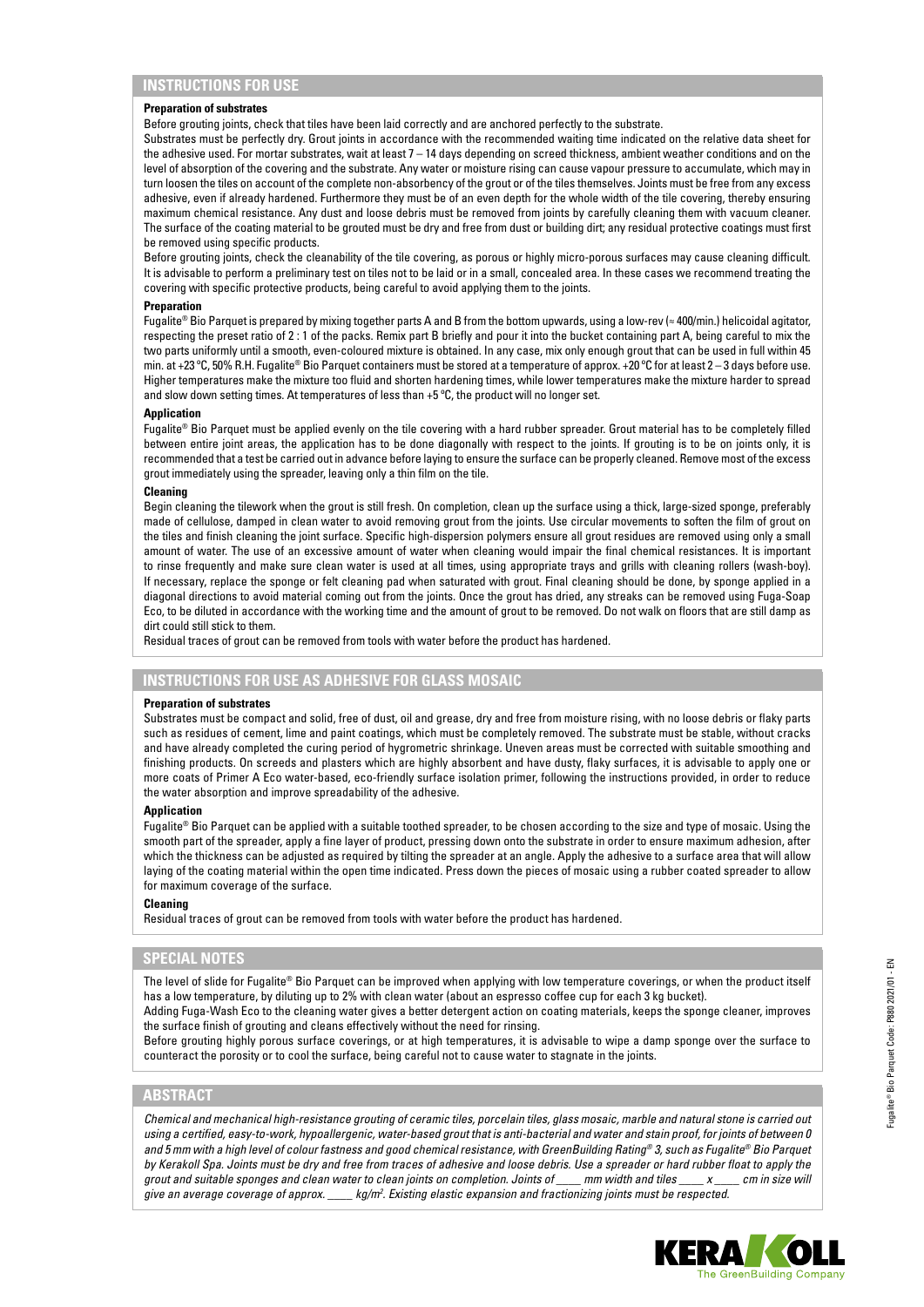# **TECHNICAL DATA COMPLIANT WITH KERAKOLL QUALITY STANDARD**

| Appearance                                                  | part A coloured paste / part B neutral paste                                        |                          |
|-------------------------------------------------------------|-------------------------------------------------------------------------------------|--------------------------|
| Specific weight                                             | Part A $\approx$ 1.53 kg/dm <sup>3</sup> / Part B $\approx$ 1.50 kg/dm <sup>3</sup> |                          |
| Viscosity                                                   | $\approx$ 120000 mPa $\cdot$ s, rotor 93 RPM 10                                     | <b>Brookfield method</b> |
| Mineralogical nature of inert material                      | silicate - crystalline                                                              |                          |
| <b>Chemical nature</b>                                      | epoxy resin (part A) / polyamines (part B)                                          |                          |
| Grading                                                     | $\approx 0 - 250$ um                                                                |                          |
| Shelf life                                                  | $\approx$ 18 months from production in the original sealed packaging                |                          |
| Warning                                                     | Protect from frost, avoid direct exposure to sunlight and sources of heat           |                          |
| Pack                                                        | Part A: 2 kg bucket / Part B: 1 kg bucket                                           |                          |
| Mixing ratio                                                | $Part A: Part B = 2:1$                                                              |                          |
| Specific weight of the mixture                              | $\approx$ 1.512 kg/dm <sup>3</sup>                                                  |                          |
| Pot life at +23 °C                                          | $\geq$ 45 min.                                                                      |                          |
| Temperature range for application                           | from +5 $^{\circ}$ C to +30 $^{\circ}$ C                                            |                          |
| Width of joints                                             | from 0 to 5 mm                                                                      |                          |
| Foot traffic:                                               |                                                                                     |                          |
| - at +23 $^{\circ}$ C                                       | $\approx$ 24 hrs                                                                    |                          |
| - at $+5$ °C                                                | $\approx$ 48 hrs                                                                    |                          |
| Grouting after laying:                                      |                                                                                     |                          |
| - with Fugalite® Bio Parquet on coating materials immediate |                                                                                     |                          |
| - with Fugalite <sup>®</sup> Bio Parquet on floors          | as soon as foot traffic is allowed                                                  |                          |
| - with adhesive                                             | see characteristics of adhesive                                                     |                          |
| - mortar                                                    | $\approx$ 7 - 14 days                                                               |                          |
| Interval before normal use                                  | $\approx$ 3 days (mechanical resistance) / $\approx$ 7 days (chemical resist.)      |                          |
| Coverage                                                    |                                                                                     |                          |
| - as an adhesive                                            | $\approx$ 2 - 4 kg/m <sup>2</sup>                                                   |                          |
| - as a grout                                                | see Coverage table                                                                  |                          |

## **COVERAGE TABLE**

|                        | Format     | Thickness         |                 | grammes/m <sup>2</sup> joint width |                 |
|------------------------|------------|-------------------|-----------------|------------------------------------|-----------------|
|                        |            |                   | 1 <sub>mm</sub> | 2 <sub>mm</sub>                    | 5 <sub>mm</sub> |
|                        | 13.5x80 cm | $10 \text{ mm}$   | $\approx 175$   | $\approx 350$                      | $\approx 875$   |
|                        | 20x80 cm   | $10 \text{ mm}$   | $\approx 125$   | $\approx 250$                      | $\approx 625$   |
|                        | 40x80 cm   | $10 \, \text{mm}$ | $\approx$ 75    | $\approx 150$                      | $\approx 375$   |
|                        | 11x90 cm   | $10 \text{ mm}$   | $\approx 205$   | $\approx 410$                      | $\approx 1025$  |
|                        | 15x90 cm   | $10 \text{ mm}$   | $\approx 155$   | $\approx 310$                      | $\approx$ 775   |
| Wood-effect tiles      | 22.5x90 cm | $10 \text{ mm}$   | $\approx$ 110   | $\approx 220$                      | $\approx 550$   |
|                        | 10x120 cm  | $10 \text{ mm}$   | $\approx 215$   | $\approx 430$                      | $\approx 1075$  |
|                        | 15x120 cm  | $10 \text{ mm}$   | $\approx 150$   | $\approx 300$                      | $\approx$ 750   |
|                        | 20x120 cm  | $10 \text{ mm}$   | $\approx 120$   | $\approx 240$                      | $\approx 600$   |
|                        | 30x120 cm  | $10 \text{ mm}$   | $\approx 85$    | $\approx 170$                      | $\approx 425$   |
|                        | 60x120 cm  | $10 \text{ mm}$   | $\approx 50$    | $\approx 100$                      | $\approx 250$   |
| Mosaic<br><b>Tiles</b> | $2x2$ cm   | 3 <sub>mm</sub>   | $\approx 560$   | $\approx 1,120$                    |                 |
|                        | 5x5 cm     | 4 mm              | $\approx 305$   | $\approx 610$                      |                 |
|                        | 30x60 cm   | 4 mm              | $\approx 40$    | $\approx 80$                       | $\approx 200$   |
|                        | 50x50 cm   | 4 mm              | $\approx 30$    | $\approx 60$                       | $\approx 150$   |
|                        | 60x60 cm   | 4 mm              | $\approx 25$    | $\approx 50$                       | $\approx 125$   |
|                        | 100x100 cm | 4 mm              | $\approx$ 15    | $\approx 30$                       | $\approx$ 75    |
|                        | 30x30 cm   | 9 <sub>mm</sub>   | $\approx 115$   | $\approx 230$                      | $\approx 575$   |
|                        | 40x40 cm   | $10 \text{ mm}$   | $\approx 95$    | $\approx 190$                      | $\approx 475$   |
|                        | 30x60 cm   | $10 \text{ mm}$   | $\approx 95$    | $\approx 190$                      | $\approx 475$   |
|                        | 60x60 cm   | $10 \text{ mm}$   | $\approx 65$    | $\approx 130$                      | $\approx 325$   |
|                        | 100x100 cm | $10 \, \text{mm}$ | $\approx 40$    | $\approx 80$                       | $\approx 200$   |
|                        | 20x20 cm   | $14 \text{ mm}$   | $\approx 270$   | $\approx 540$                      | $\approx 1,350$ |
|                        | 30x30 cm   | $14 \text{ mm}$   | $\approx$ 180   | $\approx 360$                      | $\approx 900$   |

The data provided must be considered merely as an indication of the grout coverage, averaged out based on our experience and taking into account normal site wastage. The<br>following may vary according to specific conditions

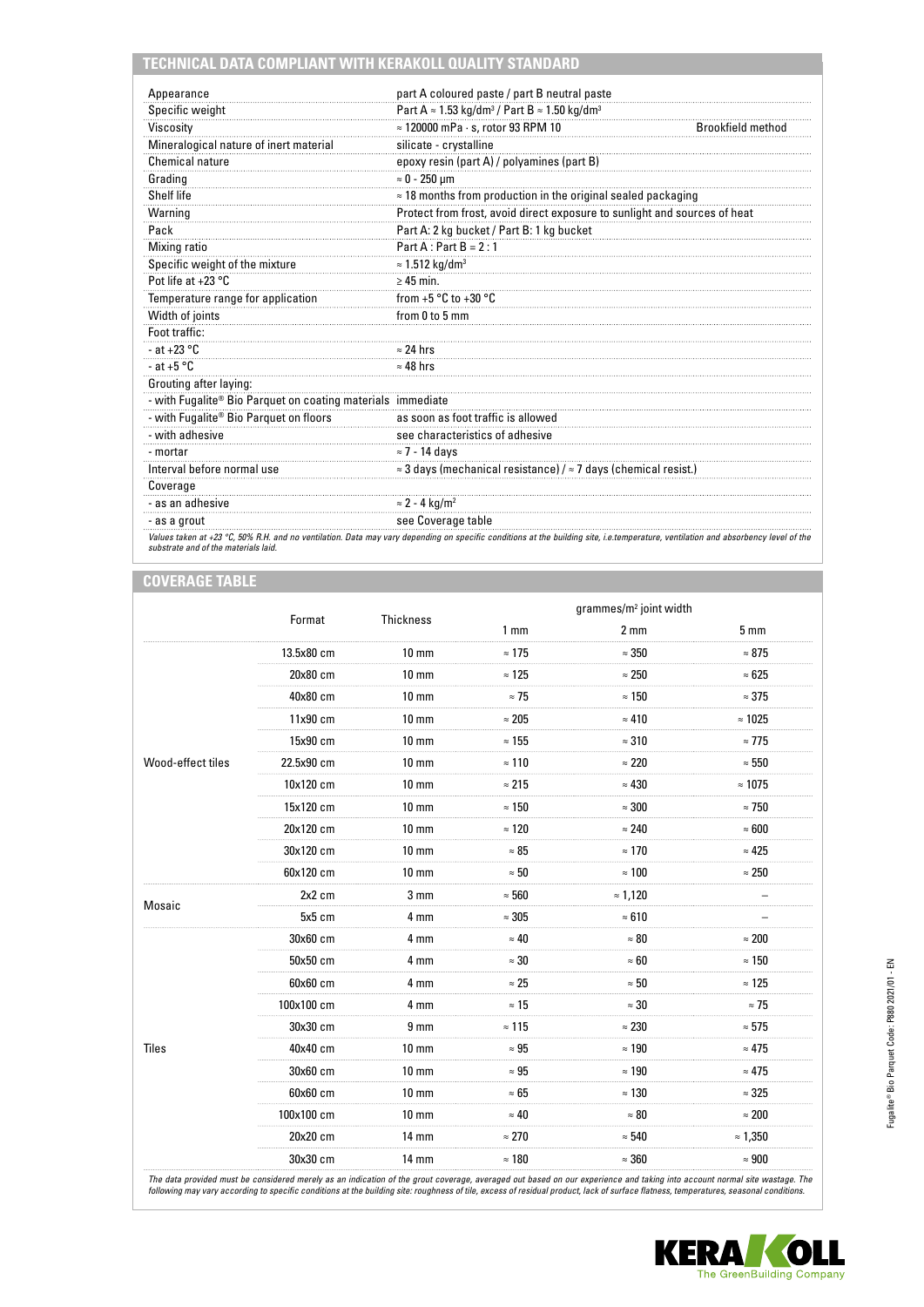| <b>VOC INDOOR AIR QUALITY (IAQ) - VOLATILE ORGANIC COMPOUND EMISSIONS</b> |                                           |                             |
|---------------------------------------------------------------------------|-------------------------------------------|-----------------------------|
| Conformity                                                                | EC 1 plus GEV-Emicode                     | GEV certified 5206/11.01.02 |
| HIGH-TECH                                                                 |                                           |                             |
| Static modulus of elasticity                                              | $\approx$ 1230 MPa                        | ISO 178                     |
| Resistance to abrasion                                                    | $\approx$ 203 mm <sup>3</sup>             | EN 12808-2                  |
| Water absorption after 240 min.                                           | $\approx 0.06$ q                          | EN 12808-5                  |
| Working temperature                                                       | from -40 $^{\circ}$ C to +80 $^{\circ}$ C |                             |
| Colour fastness according to UNI EN ISO 105-A05                           | see table                                 |                             |
| Resistance to bacterial contamination                                     | $class B+$                                | CSTB 2010-081               |
| Porcelain tiles/concrete tensile strength                                 | $\geq$ 2.5 N/mm <sup>2</sup>              | EN 1348                     |
| Initial shear strength                                                    | $\geq 5$ N/mm <sup>2</sup>                | EN 12003                    |
| Shear strength after water immersion                                      | $\geq$ 5 N/mm <sup>2</sup>                | EN 12003                    |
| Shear strength after thermal shock                                        | $\geq$ 2 N/mm <sup>2</sup>                | EN 12003                    |
| Open time: tensile adhesion                                               | $\geq$ 3 N/mm <sup>2</sup>                | EN 1346                     |
| Resistance to jodine stains                                               | class 4                                   | ISO 10545-14                |
| Resistance to olive oil stains                                            | class 5                                   | ISO 10545-14                |
| Resistance to chromium stains                                             | class 3                                   | ISO 10545-14                |

# **CHEMICAL RESISTANCE (EN 12808-1)**

| <b>Acids</b> | Concentration | Permanent contact | Occasional contact      |
|--------------|---------------|-------------------|-------------------------|
| Acetic       | 2.5%          | $\bullet$         |                         |
|              | 5%            | $\bullet$         | $\bullet\bullet$        |
|              | 10%           | ٠                 |                         |
| Hydrochloric | 37%           | $\bullet\bullet$  | $\bullet\bullet\bullet$ |
| Citric       | 10%           | $\bullet\bullet$  |                         |
| Formic       | 2.5%          | $\bullet$         | $\bullet$               |
|              | 10%           | ٠                 | ٠                       |
| Phosphoric   | 50%           | $\bullet\bullet$  |                         |
|              | 75%           | $\bullet$         | $\bullet\bullet$        |
| Lactic       | 2.5%          |                   |                         |
|              | 5%            | ٠                 | $\bullet$               |
|              | 10%           | ٠                 | ٠                       |
| Nitric       | 25%           | ٠                 | $\bullet\bullet$        |
|              | 50%           | ٠                 | ٠                       |
| Oleic        | 100%          |                   |                         |
| Sulphuric    | 50%           |                   |                         |
|              | 100%          | ٠                 |                         |
| Tannic       | 10%           | $\bullet\bullet$  |                         |
| Tartaric     | 10%           | $\bullet\bullet$  |                         |

**KERA OLL**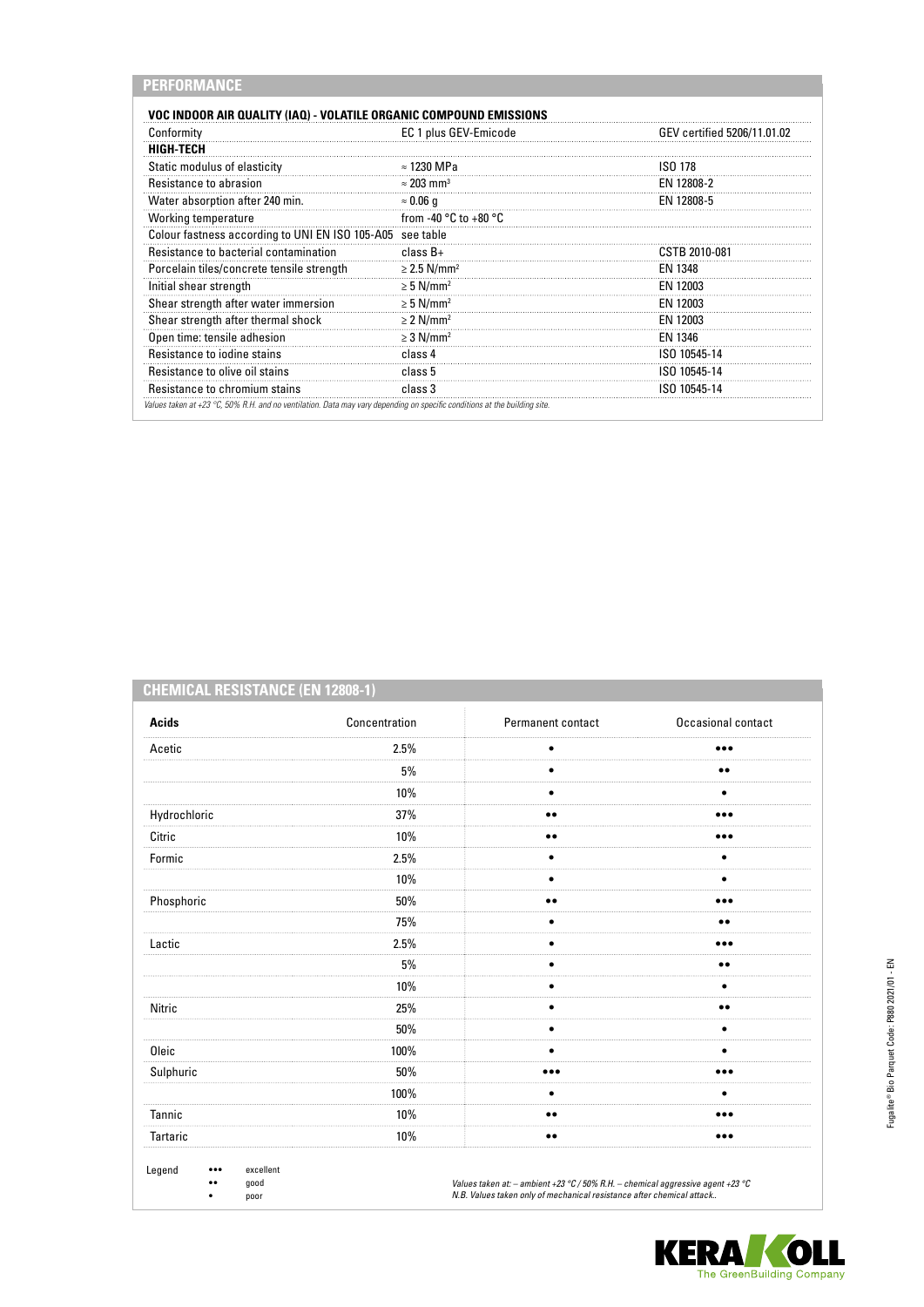| <b>Foodstuffs</b>                        |                 | Main foodstuffs                         |                         |  |
|------------------------------------------|-----------------|-----------------------------------------|-------------------------|--|
|                                          |                 | (temporary contact)<br>$\bullet\bullet$ |                         |  |
| Vinegar                                  |                 |                                         |                         |  |
| Citrus fruits                            |                 | $\bullet\bullet$                        |                         |  |
| Ethyl alcohol                            |                 | $\bullet\bullet$                        |                         |  |
| Beer                                     |                 | $\bullet\bullet\bullet$                 |                         |  |
| <b>Butter</b>                            |                 | $\bullet\bullet\bullet$                 |                         |  |
| Coffee                                   |                 | $\bullet\bullet\bullet$                 |                         |  |
| Casein                                   |                 | $\bullet\bullet\bullet$                 |                         |  |
| Glucose                                  |                 | $\bullet\bullet\bullet$                 |                         |  |
| Animal fat                               |                 | $\bullet\bullet\bullet$                 |                         |  |
| Fresh milk                               |                 | $\bullet\bullet$                        |                         |  |
| Malt                                     |                 | $\bullet\bullet\bullet$                 |                         |  |
| Margarine                                |                 | $\bullet\bullet\bullet$                 |                         |  |
| Olive oil                                |                 |                                         |                         |  |
| Soya oil                                 |                 | $\bullet\bullet\bullet$                 |                         |  |
| Pectin                                   |                 | $\bullet\bullet\bullet$                 |                         |  |
| Tomato                                   |                 | $\bullet\bullet$                        |                         |  |
| Yoghurt                                  |                 | $\bullet\bullet$                        |                         |  |
| Sugar                                    |                 | $\bullet\bullet\bullet$                 |                         |  |
| <b>Fuels and Oils</b>                    |                 | Permanent contact                       | Occasional contact      |  |
| Petrol                                   |                 | $\bullet$                               | $\bullet\bullet\bullet$ |  |
| Diesel oil                               |                 | $\bullet\bullet$                        | $\bullet\bullet\bullet$ |  |
| Coal tar oil                             |                 | $\bullet$                               |                         |  |
| Mineral oil                              |                 | $\bullet\bullet$                        | $\bullet\bullet\bullet$ |  |
| Petroleum                                |                 | $\bullet\bullet\bullet$                 | $\bullet\bullet\bullet$ |  |
| Mineral spirit                           |                 | $\bullet$                               | $\bullet\bullet$        |  |
| Turpentine                               |                 | $\bullet$                               | $\bullet\bullet$        |  |
| <b>Alkalis and Salts</b>                 | Concentration   | Permanent contact                       | Occasional contact      |  |
|                                          | 10%             | $\bullet\bullet$                        |                         |  |
| Oxygenated water                         | 25%             | $\bullet$                               | $\bullet\bullet\bullet$ |  |
| Ammonia                                  | 25%             | $\bullet$                               |                         |  |
| Calcium chloride                         | Saturated Sol.  | $\bullet\bullet\bullet$                 | $\bullet\bullet\bullet$ |  |
| Sodium chloride                          | Saturated Sol.  | $\bullet\bullet\bullet$                 | $\bullet\bullet\bullet$ |  |
|                                          | 1.5%            | $\bullet$                               | $\bullet\bullet\bullet$ |  |
| Sodium hypochlorite<br>(Active chlorine) | 13%             | $\bullet$                               | $\bullet$               |  |
| Caustic soda                             | $50\%$          | $\bullet\bullet\bullet$                 | $\bullet\bullet\bullet$ |  |
| Aluminium sulphate                       | Saturated Sol.  | $\bullet\bullet\bullet$                 | $\bullet\bullet\bullet$ |  |
| Potassium hydroxide                      | 50%             | $\bullet\bullet\bullet$                 |                         |  |
|                                          |                 | $\bullet\bullet$                        | $\bullet\bullet$        |  |
| Potassium permanganate                   | $5\%$<br>$10\%$ | $\bullet$                               | $\bullet$               |  |

Legend ••• excellent •• good

• poor

*Values taken at: – ambient +23 °C / 50% R.H. – chemical aggressive agent +23 °C N.B. Values taken only of mechanical resistance after chemical attack..*

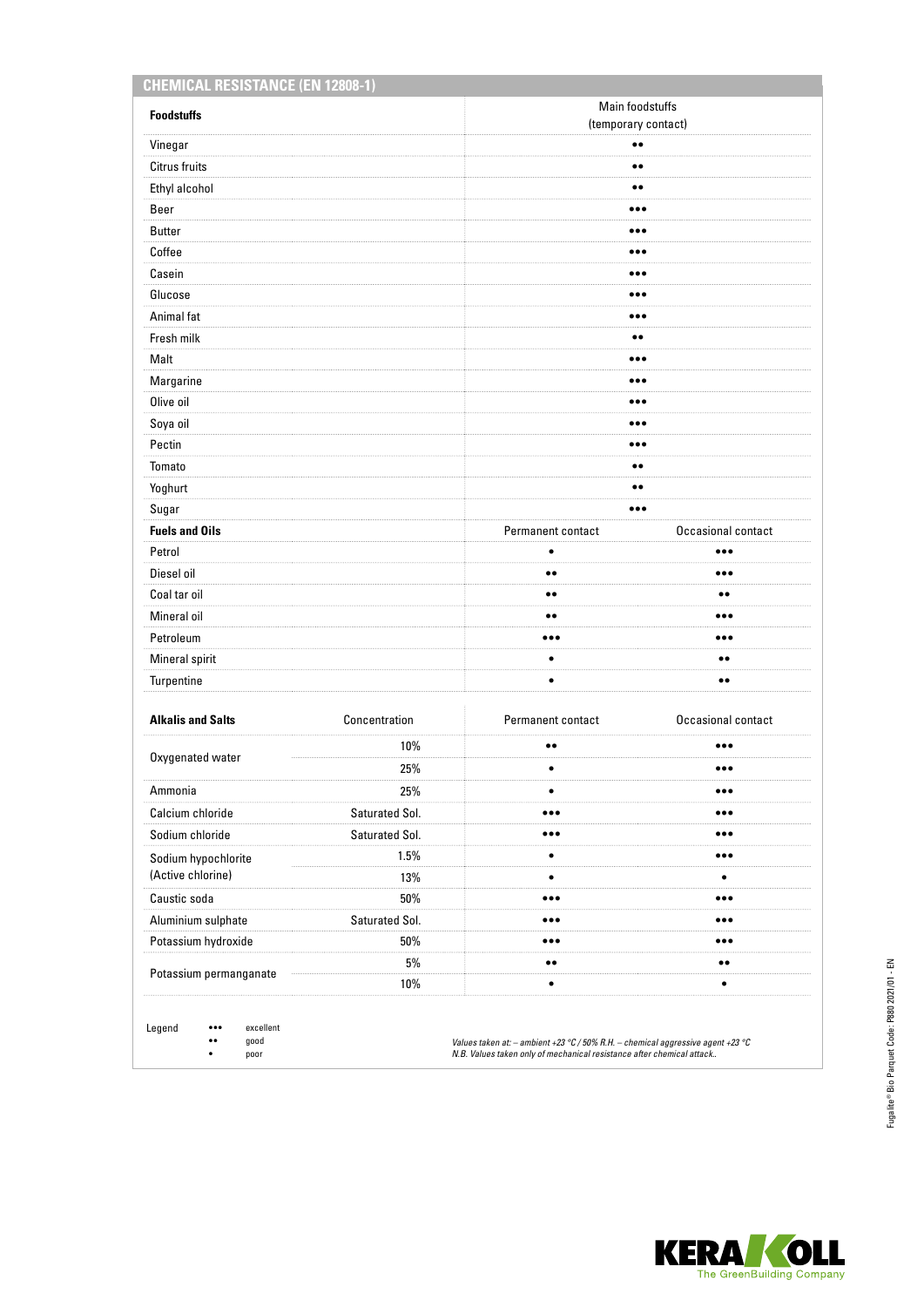| <b>CHEMICAL RESISTANCE (EN 12808-1)</b>                        |                                                                                                                                                          |                    |
|----------------------------------------------------------------|----------------------------------------------------------------------------------------------------------------------------------------------------------|--------------------|
| <b>Solvents</b>                                                | <b>Permanent contact</b>                                                                                                                                 | Occasional contact |
| acetone                                                        |                                                                                                                                                          |                    |
| Ethyl alcohol                                                  |                                                                                                                                                          |                    |
| Benzol                                                         |                                                                                                                                                          |                    |
| Chloroform                                                     |                                                                                                                                                          |                    |
| Methylene chloride                                             | ٠                                                                                                                                                        | ٠                  |
| Ethylene glycol                                                |                                                                                                                                                          |                    |
| Perchloroethylene                                              |                                                                                                                                                          |                    |
| Carbon tetrachloride                                           |                                                                                                                                                          | $\bullet\bullet$   |
| Tetrahydrofuran                                                |                                                                                                                                                          |                    |
| Toluol                                                         |                                                                                                                                                          | $\bullet$          |
| Trichloroethylene                                              |                                                                                                                                                          |                    |
| Xylene                                                         |                                                                                                                                                          |                    |
| Legend<br>excellent<br>$\bullet\bullet\bullet$<br>good<br>poor | Values taken at: - ambient +23 °C / 50% R.H. - chemical aggressive agent +23 °C<br>N.B. Values taken only of mechanical resistance after chemical attack |                    |

| <b>Staining agents</b> | Time exposed to staining agent:<br>24 hours | Time exposed to staining agent:<br>$30 \text{ min}$ |
|------------------------|---------------------------------------------|-----------------------------------------------------|
| <b>Red wine</b>        |                                             |                                                     |
| Mineral oil            |                                             |                                                     |
| Tomato ketchup         |                                             |                                                     |
| Mascara                |                                             |                                                     |
| Coffee                 |                                             |                                                     |
| Hair dve               |                                             |                                                     |

Legend

I

5 can be cleaned under a running hot tap while gently rubbing with a sponge

4 can be cleaned with a mild detergent while gently rubbing with a sponge

- 3 can be cleaned with a basic detergent while vigorously rubbing with a sponge
- 2 to clean, treat first with a solvent or aggressive acid or basic solution, then vigorously rub with a sponge
- 1 cannot be cleaned by any of the aforementioned methods